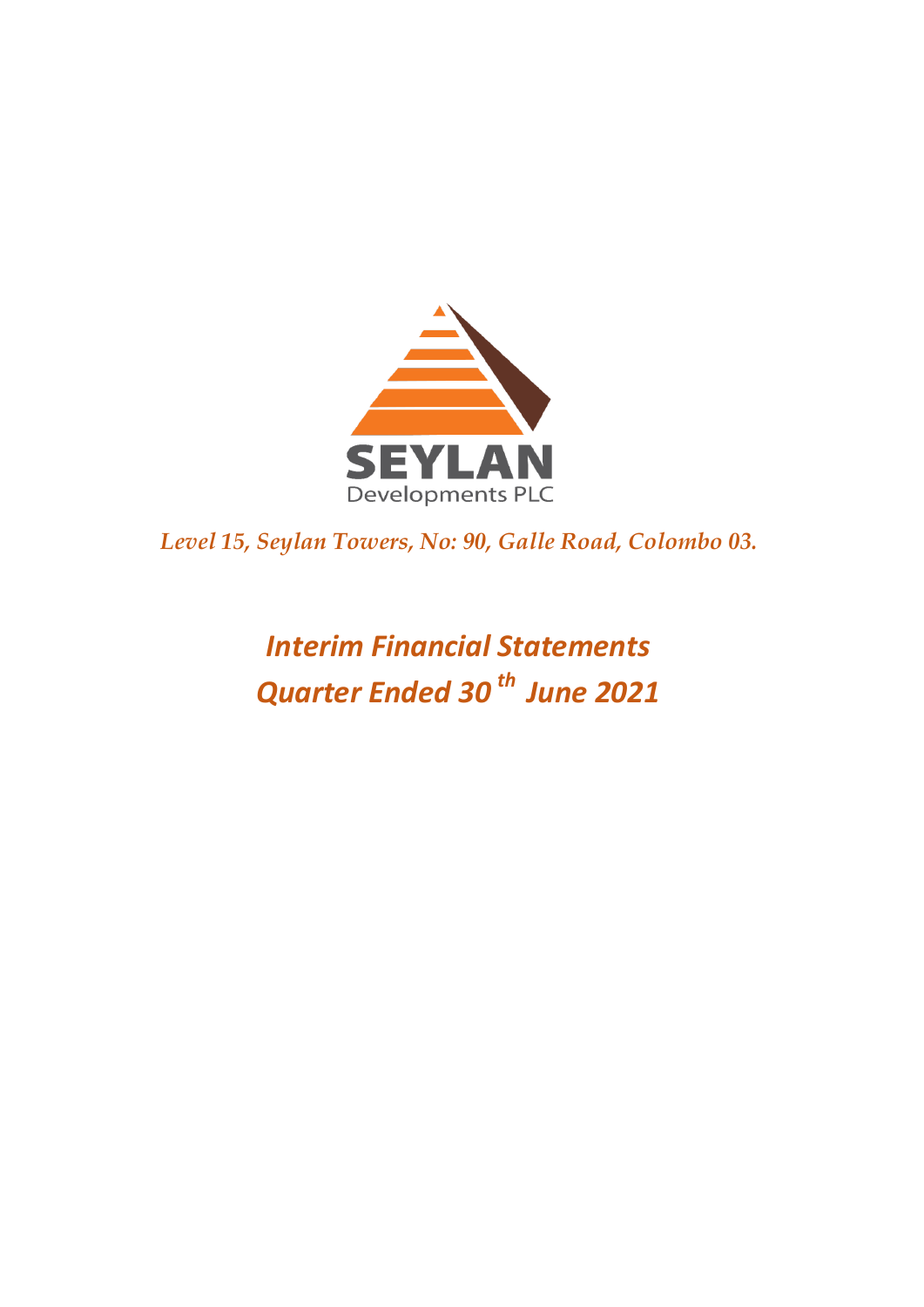#### **STATEMENT OF FINANCIAL POSITION**

|                                     | JUNE 30, 2021<br>(Un Audited) | DEC 31, 2020<br>(Audited) | Growth<br>% |
|-------------------------------------|-------------------------------|---------------------------|-------------|
|                                     |                               |                           |             |
|                                     | <b>Rs '000</b>                | <b>Rs '000</b>            |             |
| <b>Assets</b>                       |                               |                           |             |
| <b>Non Current Assets</b>           |                               |                           |             |
| Property, plant & equipment         | 2,121                         | 2,658                     | (20.21)     |
| Investment property                 | 5,507,456                     | 5,488,880                 | 0.34        |
| Other investments                   | 208,426                       | 203,568                   | 2.39        |
| <b>Total Non Current Assets</b>     | 5,718,003                     | 5,695,106                 | 0.40        |
| <b>Current Assets</b>               |                               |                           |             |
| Inventories                         | 4,105                         | 4,237                     | (3.11)      |
| Trade and other receivables         | 42,554                        | 38,416                    | 10.77       |
| Other investments                   | 1,883                         | 58,158                    | (96.76)     |
| Income tax receivable               | 52,573                        | 52,573                    | 0.00        |
| Cash and cash equivalents           | 73,604                        | 69,317                    | 6.18        |
| <b>Total Current Assets</b>         | 174,719                       | 222,701                   | (21.55)     |
| <b>Total Assets</b>                 | 5,892,722                     | 5,917,807                 | (0.42)      |
| <b>Equity and Liabilities</b>       |                               |                           |             |
| <b>Equity</b>                       |                               |                           |             |
| Stated capital                      | 1,644,392                     | 1,644,392                 |             |
| Reserves                            | 494,065                       | 496,714                   | (0.53)      |
| <b>Retained earnings</b>            | 2,999,639                     | 2,960,814                 | 1.31        |
|                                     | 5,138,096                     | 5,101,920                 | 0.71        |
| <b>Non Current Liabilities</b>      |                               |                           |             |
| Deferred tax liability              | 622,655                       | 684,269                   | (9.00)      |
|                                     | 622,655                       | 684,269                   | (9.00)      |
| <b>Current Liabilities</b>          |                               |                           |             |
| <b>Other liabilities</b>            | 131,971                       | 131,618                   | 0.27        |
|                                     | 131,971                       | 131,618                   | 0.27        |
| <b>Total Equity and Liabilities</b> | 5,892,722                     | 5,917,807                 | (0.42)      |
|                                     |                               |                           |             |
| <b>Net Asset per Share</b>          | 34.73                         | 34.48                     | 0.71        |

\* The Financial Statements have been prepared in compliance with the requirements of the Companies Act no 7 of 2007 .

\* The above figures are subject to audit and has been prepared in compliance with the Rule 7.4 of the CSE Listing Rules and Sri Lanka Accounting Standard - LKAS 34 - Interim Financial Reporting.

*Sgd. Sgd.*

**Kapila Ariyaratne Somadasa Palihawadana**<br>Chairman **Somadasa Palihawadana** Deputy Chairman

 **-**

*Sgd.* **Nirmala Arangalage ( Mrs )** for Head of Finance

**27th July 2021**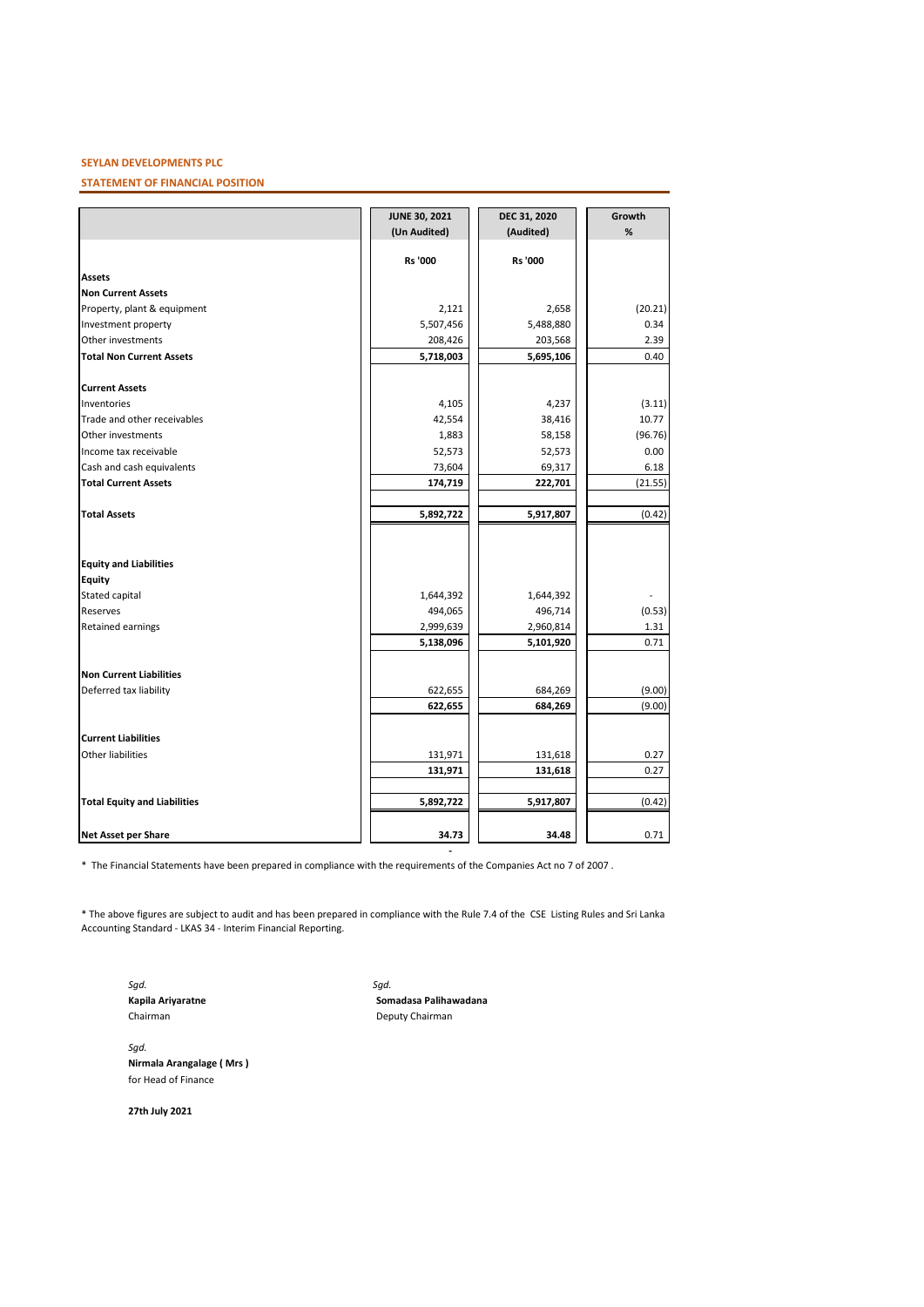# **STATEMENT OF PROFIT OR LOSS AND OTHER COMPREHENSIVE INCOME**

|                                                                                                           |                                         | FOR THE QUARTER ENDED                   |          |                                         | FOR THE SIX MONTHS ENDED                |          |
|-----------------------------------------------------------------------------------------------------------|-----------------------------------------|-----------------------------------------|----------|-----------------------------------------|-----------------------------------------|----------|
|                                                                                                           | <b>JUNE 30,</b><br>2021<br>(Un Audited) | <b>JUNE 30,</b><br>2020<br>(Un Audited) | Growth   | <b>JUNE 30,</b><br>2021<br>(Un Audited) | <b>JUNE 30,</b><br>2020<br>(Un Audited) | Growth   |
|                                                                                                           | <b>Rs</b> '000                          | <b>Rs</b> '000                          | $\%$     | <b>Rs</b> '000                          | <b>Rs</b> '000                          | $\%$     |
| Rental Income                                                                                             | 85,730                                  | 81,454                                  | 5.25     | 170,949                                 | 161,665                                 | 5.74     |
| Other Income                                                                                              | 697                                     | 807                                     | (13.61)  | 6,934                                   | 2,158                                   | 221.37   |
|                                                                                                           | 86,427                                  | 82,261                                  | 5.06     | 177,883                                 | 163,823                                 | 8.58     |
| <b>Operating Expenses</b>                                                                                 | (18, 343)                               | (21,058)                                | (12.89)  | (37, 975)                               | (45, 334)                               | (16.23)  |
| <b>Operating Profit</b>                                                                                   | 68,084                                  | 61,203                                  | 11.24    | 139,908                                 | 118,489                                 | 18.08    |
| Net Finance income                                                                                        | 6,837                                   | 9,978                                   | (31.48)  | 15,156                                  | 14,123                                  | 7.31     |
| <b>Profit Before Taxation</b>                                                                             | 74,921                                  | 71,181                                  | 5.25     | 155,064                                 | 132,612                                 | 16.93    |
| Taxation                                                                                                  | (18, 114)                               | (14, 948)                               | 21.18    | 61,320                                  | (32, 192)                               | (290.48) |
| <b>Profit After Taxation</b>                                                                              | 56,807                                  | 56,233                                  | 1.02     | 216,384                                 | 100,420                                 | 115.48   |
| Other comprehensive income                                                                                |                                         |                                         |          |                                         |                                         |          |
| Net losses on investment in debt instruments measured at fair<br>value through other comprehensive income | (1,890)                                 | 12,486                                  | (115.14) | (2,943)                                 | 13,596                                  | (121.65) |
| Deferred tax on components of other comprehensive<br>income                                               | 189                                     | (1, 249)                                | (115.16) | 294                                     | (1, 360)                                | (121.65) |
| Other comprehensive income for the period, net of                                                         |                                         |                                         |          |                                         |                                         |          |
| income tax                                                                                                | (1,701)                                 | 11,237                                  | (115.14) | (2,649)                                 | 12,236                                  | (121.65) |
| Total comprehensive income for the period                                                                 | 55,106                                  | 67,470                                  | (18.33)  | 213,735                                 | 112,656                                 | 89.72    |
| Earnings / (Loss) Per Share                                                                               | Rs<br>0.38                              | <u>Rs</u><br>0.38                       | 1.02     | $Rs$<br>1.46                            | Rs<br>0.68                              | 115.48   |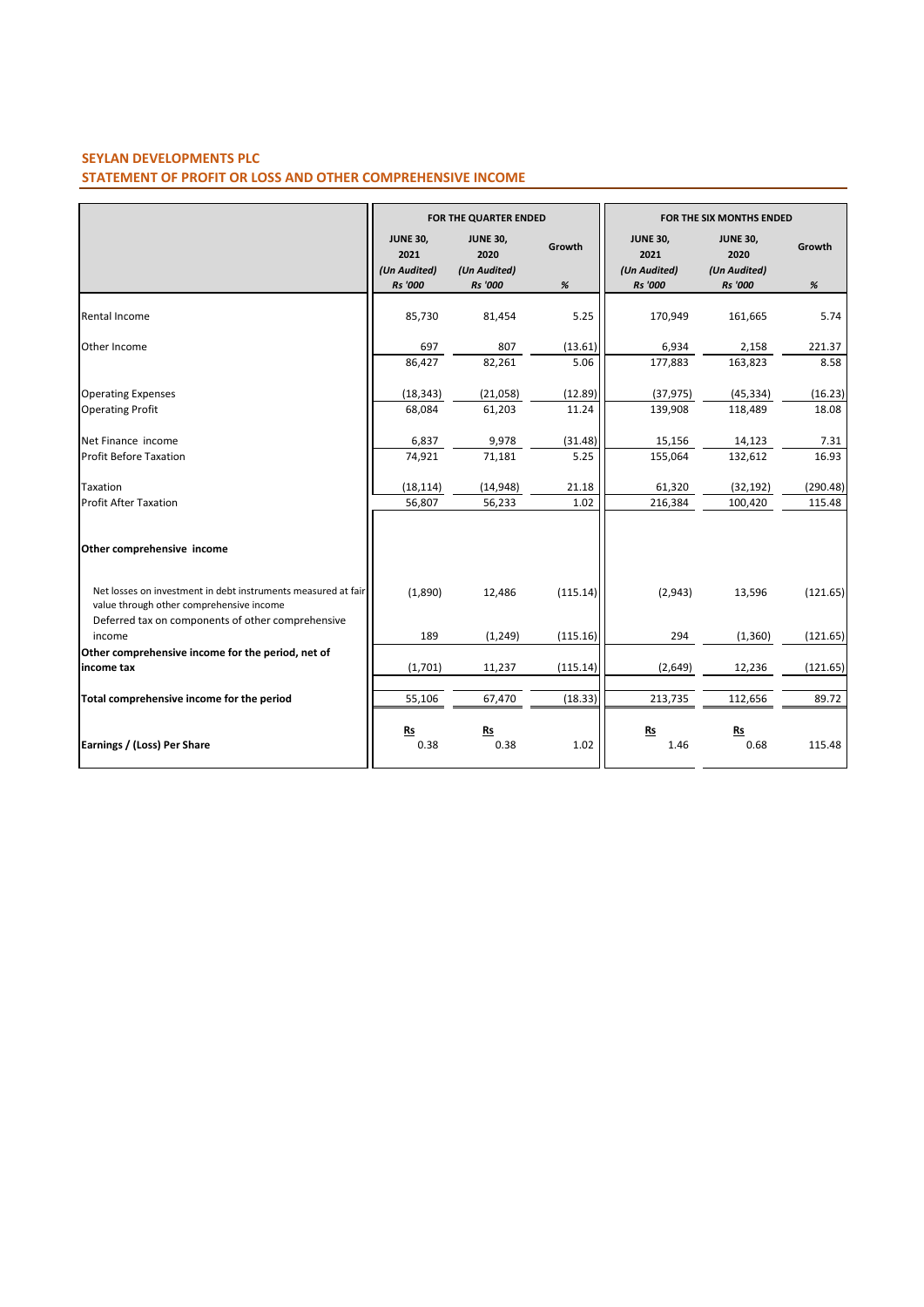#### **STATEMENT OF CHANGES IN EQUITY**

|                                                                                                                                                                              | <b>Stated Capital</b>    | <b>Capital Reserve</b>   | Revaluation               | <b>Fair Value</b>  | Retained                          | <b>Total</b>   |
|------------------------------------------------------------------------------------------------------------------------------------------------------------------------------|--------------------------|--------------------------|---------------------------|--------------------|-----------------------------------|----------------|
|                                                                                                                                                                              | Rs '000                  | <b>Rs '000</b>           | Reserve<br><b>Rs '000</b> | Reserve<br>Rs '000 | <b>Earnings</b><br><b>Rs</b> '000 | <b>Rs '000</b> |
| Balance as at 01.01.2020                                                                                                                                                     | 1,644,392                | 525,494                  | 1,627                     | (41, 024)          | 2,863,203                         | 4,993,691      |
| Total Comprehensive Income for the period<br>Profit or Loss                                                                                                                  |                          |                          | L,                        |                    | 100,420                           | 100,420        |
| <b>Other Comprehensive Income</b><br>Net fair value change in investment in debt instruments<br>measured at fair value through other comprehensive<br>Income                 |                          |                          |                           | 13,596             |                                   | 13,596         |
| Deferred Tax on components of other comprehensive<br>income                                                                                                                  |                          |                          |                           | (1, 360)           |                                   | (1, 360)       |
|                                                                                                                                                                              | $\overline{\phantom{a}}$ | $\sim$                   | $\blacksquare$            | 12,236             | $\sim$                            | 12,236         |
| Total Comprehensive Income for the period                                                                                                                                    | ÷.                       |                          | $\sim$                    | 12,236             | 100,420                           | 112,656        |
| Transactions recorded directly in equity                                                                                                                                     |                          |                          |                           |                    |                                   |                |
| Dividend Declared                                                                                                                                                            |                          |                          | ÷,                        |                    | (162, 761)                        | (162, 761)     |
| <b>Balance as at 30.06.2020</b>                                                                                                                                              | 1,644,392                | 525,494                  | 1,627                     | (28, 788)          | 2,800,863                         | 4,943,587      |
| Balance as at 01.01.2021                                                                                                                                                     | 1,644,392                | 525,494                  | 1,627                     | (30, 407)          | 2,960,814                         | 5,101,920      |
| Total Comprehensive Income for the period<br>Profit or Loss                                                                                                                  |                          |                          |                           |                    | 216,384                           | 216,384        |
| <b>Other Comprehensive Income</b>                                                                                                                                            |                          |                          |                           |                    |                                   |                |
| Net fair value change in investment in debt instruments<br>measured at fair value through other comprehensive<br>Income<br>Deferred Tax on components of other comprehensive |                          |                          |                           | (2,943)            |                                   | (2,943)        |
| income                                                                                                                                                                       |                          |                          |                           | 294                |                                   | 294            |
|                                                                                                                                                                              | $\overline{a}$           | $\overline{\phantom{a}}$ | $\sim$                    | (2,649)            | 216,384                           | (2,649)        |
| Total Comprehensive Income for the period                                                                                                                                    | $\overline{a}$           |                          | $\sim$                    | (2,649)            | 216,384                           | 213,735        |
| Transactions recorded directly in equity                                                                                                                                     |                          |                          |                           |                    |                                   |                |
| Dividend Declared                                                                                                                                                            |                          |                          |                           |                    | (177, 558)                        | (177, 558)     |
| Balance as at 30.06.2021                                                                                                                                                     | 1,644,392                | 525,494                  | 1,627                     | (33,056)           | 2,999,639                         | 5,138,097      |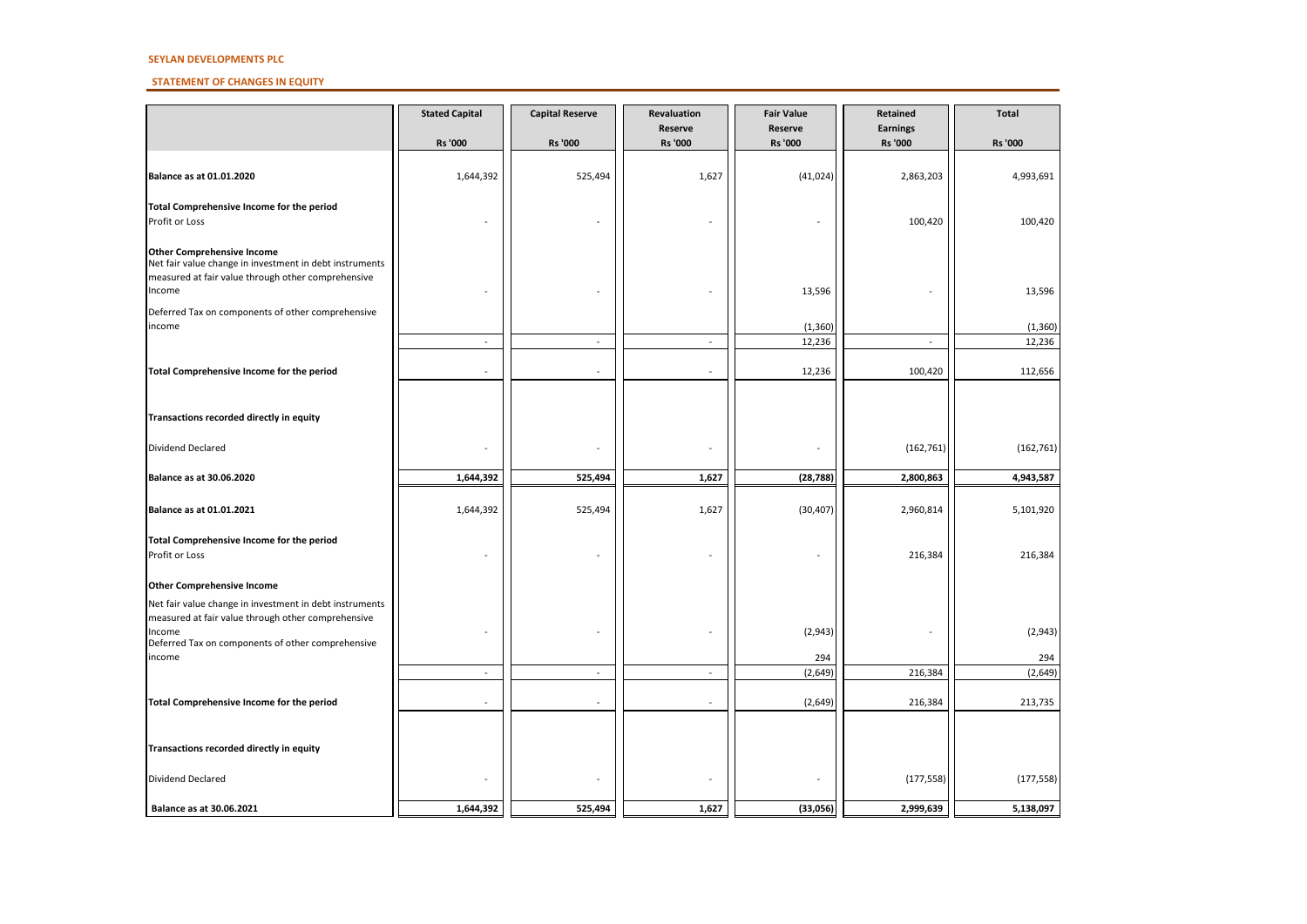# **SEYLAN DEVELOPMENTS PLC CASH FLOW STATEMENT**

| For the period                                                                        | 01.01.21 - 30.06.21<br>(Un Audited)<br><b>Rs. 000</b> | $01.01.20 - 30.06.20$<br>(Un Audited)<br><b>Rs. 000</b> |
|---------------------------------------------------------------------------------------|-------------------------------------------------------|---------------------------------------------------------|
| <b>Cash Flows from Operating Activities</b>                                           |                                                       |                                                         |
| Receipt from other Operating Activities                                               | 177,882                                               | 163,822                                                 |
| Cash payments to Employees, Suppliers and Tax Authorities<br><b>Interest Payments</b> | (37, 694)<br>(11)                                     | (45,016)<br>(19)                                        |
| Operating profit before changes in operating assets                                   | 140,177                                               | 118,787                                                 |
| (Increase)/Decrease in operating assets :                                             |                                                       |                                                         |
| <b>Stock &amp; Receivables</b>                                                        | (13, 917)                                             | (12,899)                                                |
| Increase/(Decrease) in operating liabilities :                                        |                                                       |                                                         |
| Deposits & Trade payables                                                             | 10,264                                                | 7,861                                                   |
| <b>Cash Generated from Operations</b>                                                 | 136,524                                               | 113,749                                                 |
| Income Tax paid                                                                       |                                                       |                                                         |
| <b>Net cash from Operating Activities</b>                                             | 136,524                                               | 113,749                                                 |
| <b>Cash Flows from Investing Activities</b>                                           |                                                       |                                                         |
| <b>Interest Received</b>                                                              | 16,622                                                | 15,174                                                  |
| Purchase of non-dealing Securities                                                    | (26, 293)                                             | (12, 187)                                               |
| Disposal of non-dealing Securities                                                    | 73,567                                                | 14,458                                                  |
| Additions to Investment Properties                                                    | (18, 576)                                             | (12, 562)                                               |
| <b>Net cash from Investing Activities</b>                                             | 45,320                                                | 4,883                                                   |
| <b>Cash Flows from Financing Activities</b>                                           |                                                       |                                                         |
| Dividends paid                                                                        | (177, 558)                                            |                                                         |
| <b>Net Cash from Financing Activities</b>                                             | (177, 558)                                            |                                                         |
| Total net increase in cash and cash equivalents during the period                     | 4,287                                                 | 118,632                                                 |
| Cash and Cash equivalents at beginning of period                                      | 69,317                                                | 64,008                                                  |
| Cash and Cash Equivalents at end of period                                            | 73,604                                                | 182,640                                                 |
| <b>Reconciliation of Cash and Cash Equivalents</b>                                    |                                                       |                                                         |
| <b>Cash and Short Term Funds</b>                                                      | 73,604                                                | 182,640                                                 |
|                                                                                       | 73,604                                                | 182,640                                                 |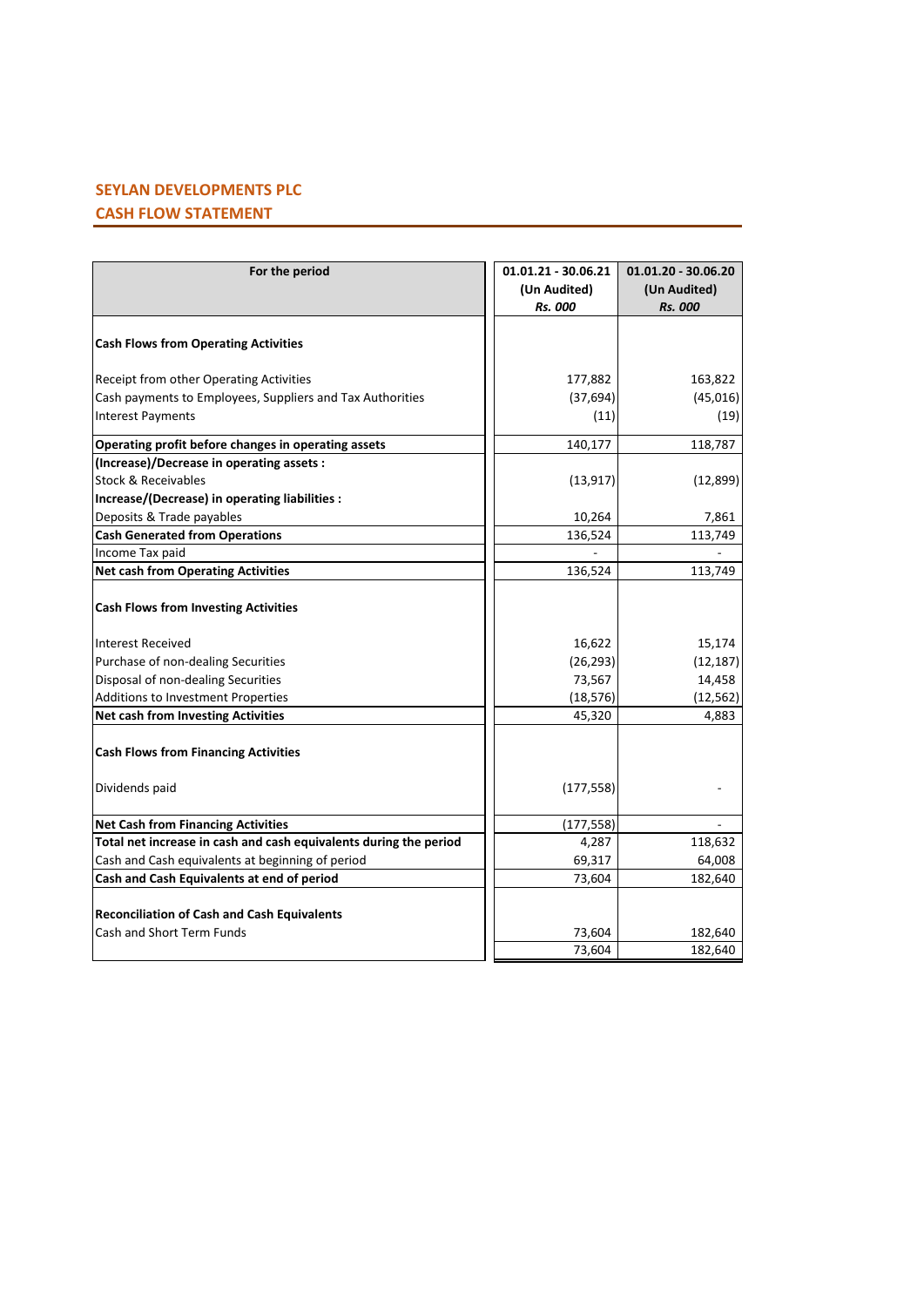## **Notes to the Financial Statements**

#### **1 General**

Seylan Developments PLC (the "Company") is a "Public Quoted Company" and a Limited Liability Company Incorporated, reregistered under Companies Act No. 07 of 2007 ( PQ 151 ) and domiciled in Sri Lanka and listed on the Colombo Stock Exchange.

- The Company's registered office is situated at Level 15, Seylan Towers, No. 90, Galle Road, Colombo 03.
- The Company is in the business of development of property, administration & maintenance.
- The Company is a subsidiary of Seylan Bank PLC.
- The staff strength of the Company as at 30th June 2021 is 20 (2020- 21).

#### **2 Accounting Policies**

There are no changes to the accounting policies & method of computation since the publication of the last Annual Report. The interim Financial Statements are presented in accordance with LKAS 34, Interim Financial Reporting. The Interim Financial Statements should be read in conjunction with the Annual Financial Statements for the year ended December 31, 2020 which have been prepared in accordance with LKAS / SLFRS.

#### **3 Events After the Reporting Period**

There have been no material events after the reporting period that would require adjustments / disclosures in the Financial **Statements** 

#### **4 Stated Capital**

| 147,964,860 Ordinary Shares | 1,553,631,030 |
|-----------------------------|---------------|
| Share Premium               | 90.760.620    |
|                             | 1,644,391,650 |

#### **5 Share price movement**

|                              |               | <b>Quarter Ended</b> |               |  |
|------------------------------|---------------|----------------------|---------------|--|
|                              | 30.06.2021    | 30.06.2020           | 31.12.2020    |  |
|                              |               |                      |               |  |
| <b>Highest Price</b>         | 15.90         | 11.50                | 14.70         |  |
| Lowest Price                 | 13.50         | 8.00                 | 8.00          |  |
| <b>Last Traded Price</b>     | 15.40         | 10.40                | 14.40         |  |
| <b>Market Capitalization</b> | 2,278,658,844 | 1,538,834,544        | 2,130,693,984 |  |
|                              |               |                      |               |  |

#### **6 Contingent Assets and Contingent Liabilities**

There are no Contingent Liabilities as at the reporting date other than what is disclosed below;

(a) Income Tax for the year of assessment 2012/13 (Rs: 9,269,763/-, Assessment no: ITA 15301100123 V1) determined by the Commissioner General of Inland Revenue have been referred to the Tax Appeals Commssion.

Based on the available information and current status of above cases, the Board of Derctors are of the opinion that the outcome of any actions will be favorable to Company and will not have any material impact on the Financial Statements.

#### **7 Comparative Information**

Comparative figureshave been re-stated / adjusted where necessary, to conform to the current period presentation.